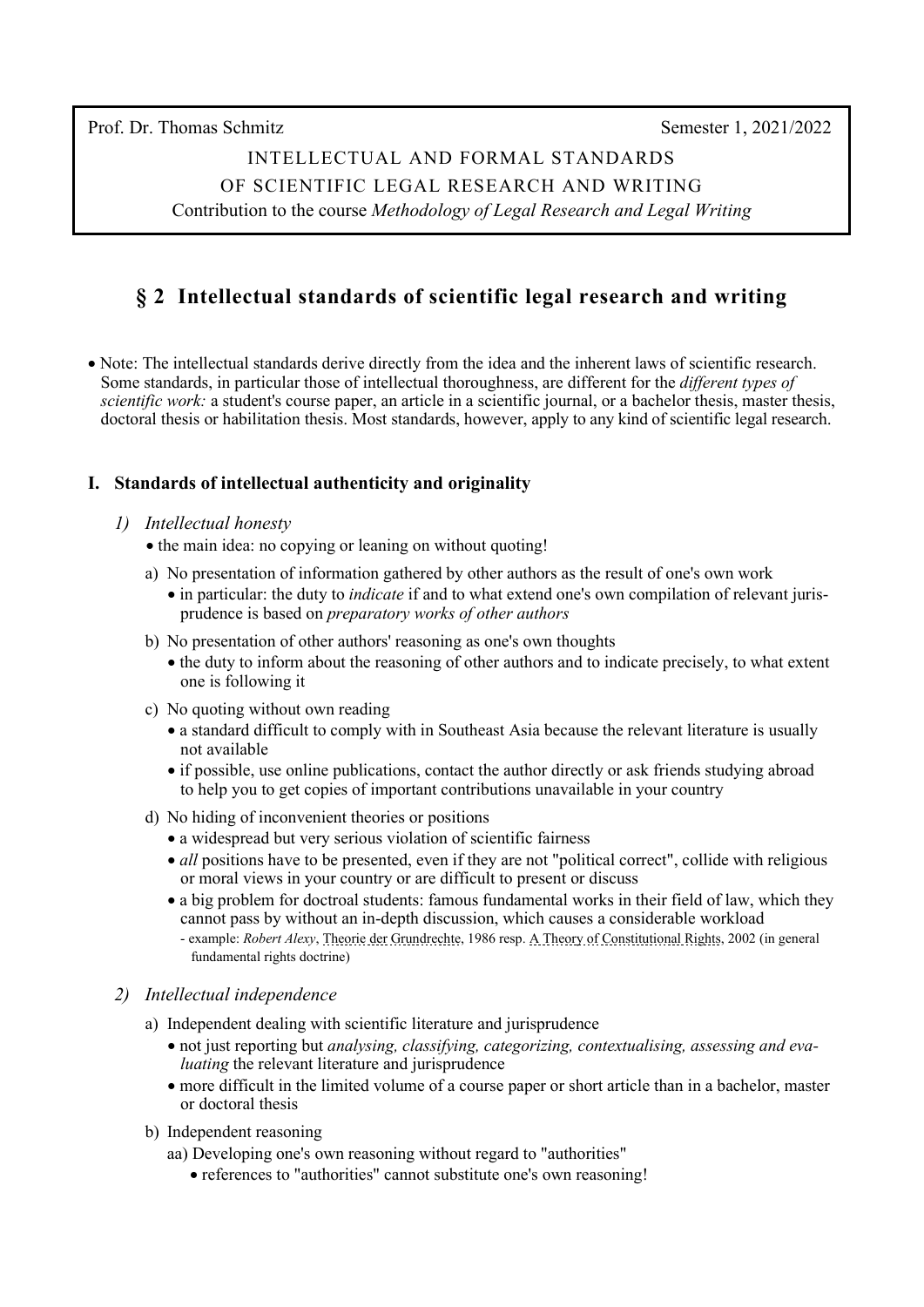- bb) In particular: not following court decisions without own reasoning
	- except in common law countries, a court decision is an opinion about but not a source of law
	- usually not a problem in Indonesia
- cc) Considerating, integrating and modifying but not just copying the arguments of others
	- usually, they will not fit into one's own reasoning without adaptation or contextualisation

# *3) The need for a scientific added value*

- a) General remarks
	- no successful scientific work without new scientific findings
	- science is more than a new compilation of existing knowledge
	- the scientific added value will vary strongly according to the type of the scientific work
		- student papers are often too short to provide a real scientific added value but must at least simulate it using scientific methodology
	- examples for a scientific added value (e.g. in master or doctoral theses):
		- scientifically based solutions for practical problems
		- new theories providing for a better (deeper, more consistent etc.) understanding of a field of law, in particular introduction of new legal notions, concepts or principles
		- proposals for improvements (in theory or practice) making use of foreign innovations well adapted to the specific features of the national law
		- proposals for a "cleaning up" in a field of law (elimination of inconsistencies, paradoxes, unsuitable elements imported from foreign law etc.)
		- critical inventory of the existing knowledge, its limits and deficits, and of the state of science (currents, developments, deficits, inconsistencies etc.)
		- in Indonesia also evidence of the (non-) existence of norms of customary law [hukum adat]
		-
		- e.g. findings on the economic impact of certain legal norms (under the approach of the economic analysis of law)
		- e.g. law-related empirical results (under the socio-legal approach)

# **II. In particular: the fight against plagiarism**

- plagiarism a serious threat to the integrity and, thus, credibility of science
- definition: plagiarism is the presentation of another author's findings, thoughts, ideas or formulations as one's own original work
	- short extracts from other sources (e.g. a certain formulation, a part of a sentence or one or two senten ces) are admissible if the source and the original author is clearly and precisely specified
	- series of short extracts are principally also admissible but each extract must be documented separately
	- long extracts from other sources are generally inadmissible, even if documented (no plagiarism in the strict sense but also no independent own work); exception: if the compilation of the various extracts represents itself a scientific work (example: [casebooks](http://www.kas.de/wf/doc/26197-1442-1-30.pdf) with numerous large but well-documented and -systematised extracts from jurisprudence and scientific texts)
- spectacular cases and the *rigorous fight against plagiarism in Germany*
	- th[e revocation of the doctoral degrees](http://news.sciencemag.org/scienceinsider/2013/02/breaking-news-german-research-mi.html) of [two Federal Ministers](http://www.guardian.co.uk/world/2011/feb/24/german-defence-minister-guttenberg-plagiarism) and a [German Member of the European Parlia](http://www.universityworldnews.com/article.php?story=20110630144123879)  [ment](http://www.universityworldnews.com/article.php?story=20110630144123879) for plagiarism in the early 2010s: th[e GUTTENBERG CASE,](https://en.wikipedia.org/wiki/Guttenberg_plagiarism_scandal) [SCHAVAN CASE,](https://www.dw.com/en/plagiarism-charges-cost-german-minister-phd/a-16544422) [KOCH-MEHRIN CASE](https://www.dw.com/en/university-of-heidelberg-finds-koch-mehrin-guilty-of-plagiarism/a-15156485)
	- the revocation of the doctoral degree of a Federal Minister and future head of the Land Berlin in 2021: the [GIFFEY CASE](https://www.dw.com/en/german-politician-franziska-giffey-stripped-of-doctorate/a-57843190)
	- the plagiarist hunters of the initiative [VRONIPLAG](https://www.vroniplag.de/) solely in the service of integrity of science?
	- the *[Joint Position Paper "Good academic practice in the context of theses submitted for a degree"](https://www.hochschulverband.de/fileadmin/redaktion/download/pdf/resolutionen/Good%20academic%20practice%20in%20the%20context%20of%20theses%20submitted%20for%20a%20degree.pdf)* of three  [leading German academic organisations of 2012](https://www.hochschulverband.de/fileadmin/redaktion/download/pdf/resolutionen/Good%20academic%20practice%20in%20the%20context%20of%20theses%20submitted%20for%20a%20degree.pdf)*[1](#page-1-0)*
- plagiarism can be detected easily by entering text excerpts as strings into internet search machines - signs of plagiarism: incoherent terminology, style of citing or style of writing

<span id="page-1-0"></span>*<sup>1</sup> Deutscher Hochschulverband* (German Association of University Professors and Lecturers); *Allgemeiner Fakultätentag* (Combined Faculties Assocation); *Fakultätentag* (Faculties Association), Good academic practice in the context of theses submitted for a degree, 09.07.2012, [www.hochschulverband.de](https://www.hochschulverband.de/fileadmin/redaktion/download/pdf/resolutionen/Good%20academic%20practice%20in%20the%20context%20of%20theses%20submitted%20for%20a%20degree.pdf) (at "Presse", "Resolutionen). See also, for up-to-date standards, *Harvard University*, [Avoiding Plagiarism,](https://usingsources.fas.harvard.edu/avoiding-plagiarism) <https://usingsources.fas.harvard.edu/avoiding-plagiarism> (with some exaggerations), *Purdue University Global*, A [Guide to Plagiarism and Paraphrasing,](https://www.purdueglobal.edu/blog/online-learning/plagiarism-and-paraphrasing) 2020[, www.purdueglobal.edu/blog/online-learning/plagiarism-and-paraphrasing.](https://www.purdueglobal.edu/blog/online-learning/plagiarism-and-paraphrasing)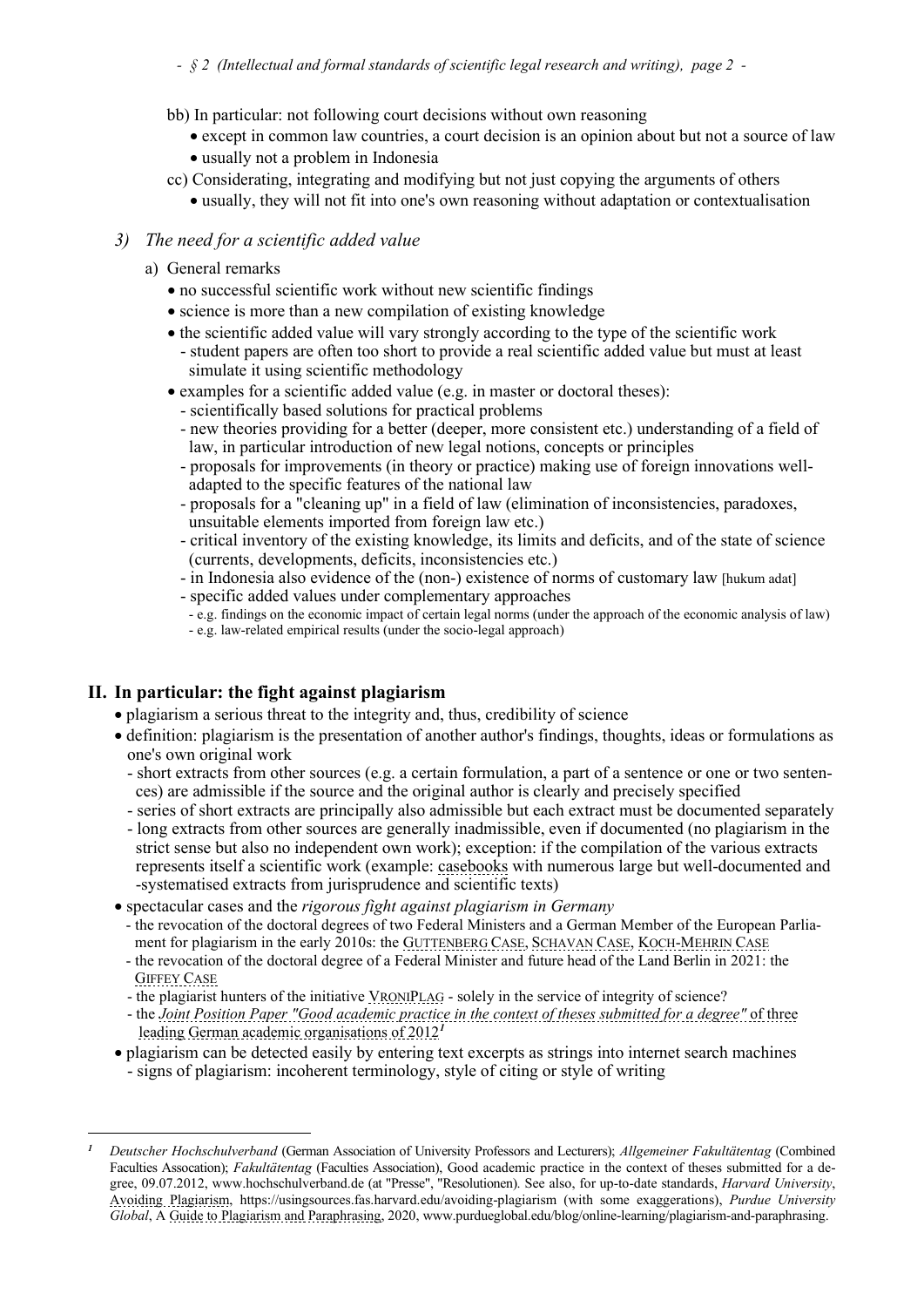*- § 2 (Intellectual and formal standards of scientific legal research and writing), page 3 -*

#### **III. Standards of intellectual accuracy, consistency and precision**

- *1) Accurate information based on references*
	- an essential requirement often ignored in Southeast Asia, the disregard of which deprives the text of its scientific quality
	- *every single information* in the whole text *which is not evident (obvious)*[2](#page-2-0) *must be backed by a reference which allows to verify it*
	- this requires usually at least one or two references in every paragraph
	- often it will be necessary to cite several reliable sources to back one's information
		- the writing of one scholar does not yet stand for the dominating position in scholarly doctrine
		- a single court judgment does not necessarily stand for a well-established jurisprudence
		- dissenting minority opinions need to be cited too
- *2) Logically and dogmatically consistent structure*
	- a) The importance of the structure for the quality of a scientific work
		- the *structure reflects the ability to think correctly and precisely* and therefore the intellectual capacity of the author
		- a convincing, consistent structure allows an easy access to the reasoning of the author and may even conceal shortcomings in the argumentation; a defective structure leads a skilled reader directly to the weak points
			- the quality of a scientific paper or thesis is often already evident in its outline
		- the necessity of a detailed structuring
	- b) The standards of a logically consistent structure
		- no dealing with sub-subjects at the same level as the main subject
		- no introduction of a new subordinated level within the structure if there are not two or more subordinate points
		- identify any remarks outside the line of thoughts as "excursus"
	- c) The standards of a dogmatically consistent structure
		- the whole structure must be in line with the dogmatic structure of the relevant field or sub field of law (as it is understood by the author)
	- d) Standards for correct headlines (titles) within a consistent structure
		- precise reflection of the content in the correct dogmatic context
		- systematic coherence; in particular: *homogeneity of headlines at the same level*
		- headlines must make the line of thoughts transparent, allow easy orientation of the reader and prevent misunderstandings

#### *3) Intellectual coherence*

- a) Use of a coherent terminology
	- the same terms for the same content throughout the work
	- a consistent system of terms that fit together logically and dogmatically
- b) Coherent use of legal methods
- c) Coherence and consistency of the developed theories and positions
	- no combination of incompatible elements adopted from theories of different authors

<span id="page-2-0"></span>*<sup>2</sup>* E.g. common scientific knowledge which is not anymore scientifically disputed - you do not need to prove that the Earth is round and more than 4 billion years old or that the coronavirus can cause a deadly disease...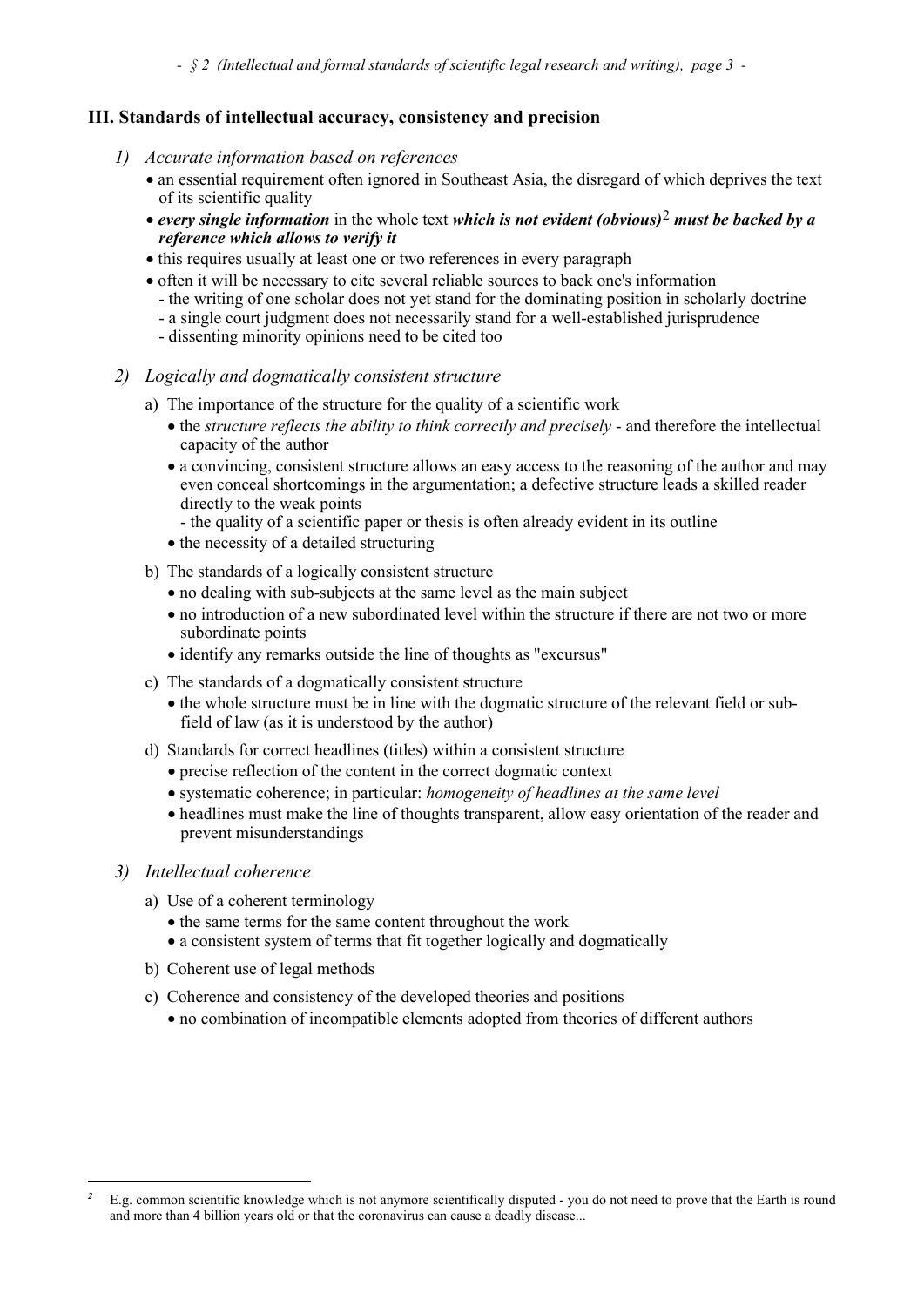# **IV. In particular: precise and logical reasoning in accordance with the legal methodology**

- see on legal methodology **Diagram 1**
- *legal reasoning, not political, moralising or religious reasoning*
	- political reasoning only admissible in the field of legal politics and if clearly marked as such<br>- moral and religious considerations generally irrelevant in law  $(\rightarrow$  no confusing of law and "ethics")
	- exception: if legal concepts clearly refer to them (e.g. "religious values" in art. 28J(2) Indones. Constit. 1945) or, in a limited way, as secondary considerations to elucidate backgrounds
- applying *legal methodology, not the methodology of other scientific disciplines*
	- no experiment-based research as in natural sciences
	- no economic research (except under the complementary side approach of economic analysis of law)
	- no empirical research (except in the side discipline of legal sociology and under the complementary side approach of socio-legal research)
- transparent reasoning *disclosing* which *legal method* is applied in which context with which results - indicating at which points the conclusion could have been different
	- indicating subjective elements in the reasoning (which are unavoidable but must be disclosed)
- discussing and justifying the method if it is not generally acknowledged in legal science or not gene rally acknowledged in the relevant context
	- in partiular if following the side approaches of economic analysis of law or socio-legal research
- *no justifying for following classical legal methodology* (in Indonesia called "normative approach")! • precise and differenciated reasoning
- no reasoning contravening the laws of logic  $(\rightarrow$  absolutely inadmissible in any scientific work!)
	- a widespread mistake: presenting logically possible as logically compelling conclusions

## **V. Standards of intellectual thoroughness**

- *1) Comprehensive consideration and appreciation of relevant jurisprudence and literature* • in a course paper: of the most relevant jurisprudence and literature
	- in a scientific article or other short contribution: of all important jurisprudence and literature - in particular of the newest jurisprudence and literature (check before submitting your article!)
	- in a doctoral thesis: of *all* relevant jurisprudence and literature
		- *every single publication* which directly concerns the subject must be consulted and mentioned
		- every idea in the relevant publications which concerns the subject must be taken into conside ration and related to one's own reasoning
		- all *fundamental theories* on basics or backgrounds which have an impact on the subject must be presented and discussed in the given context
		- for this reason, the careful determination (and limitation) of the subject is crucial
	- in developing countries: also of *foreign legal literature* if it directly concerns the subject, is funda mental or important and the presented arguments can be effective in the own legal system too
	- not only of articles but also of textbooks, commentaries, handbooks and anthologies, which still form the most important source of legal science
	- if possible, not only of publications in English, since the quality of the legal discussion in other languages (e.g. French, German, Spanish) is often higher
- *2) Comprehensive discussion of all relevant aspects and arguments*
	- a) Comprehensive discussion of all relevant aspects
		- the need for a *multi-perspective approach*: one of the most common deficiencies in legal publi cations is a one-sided, too narrow perspective...
		- comprehensive discussion of *all* relevant aspects mentioned in jurisprudence or literature (even if published in another language than English)
		- consideration of old and new aspects (including the possible impact of new legislation)
		- the quantity of aspects to be considered varies according to the type of scientific work and the limitation of the subject
		- consideration of all aspects with all their connections at the same time (→ the need for a *well balanced approach*, in particular in a doctoral thesis)